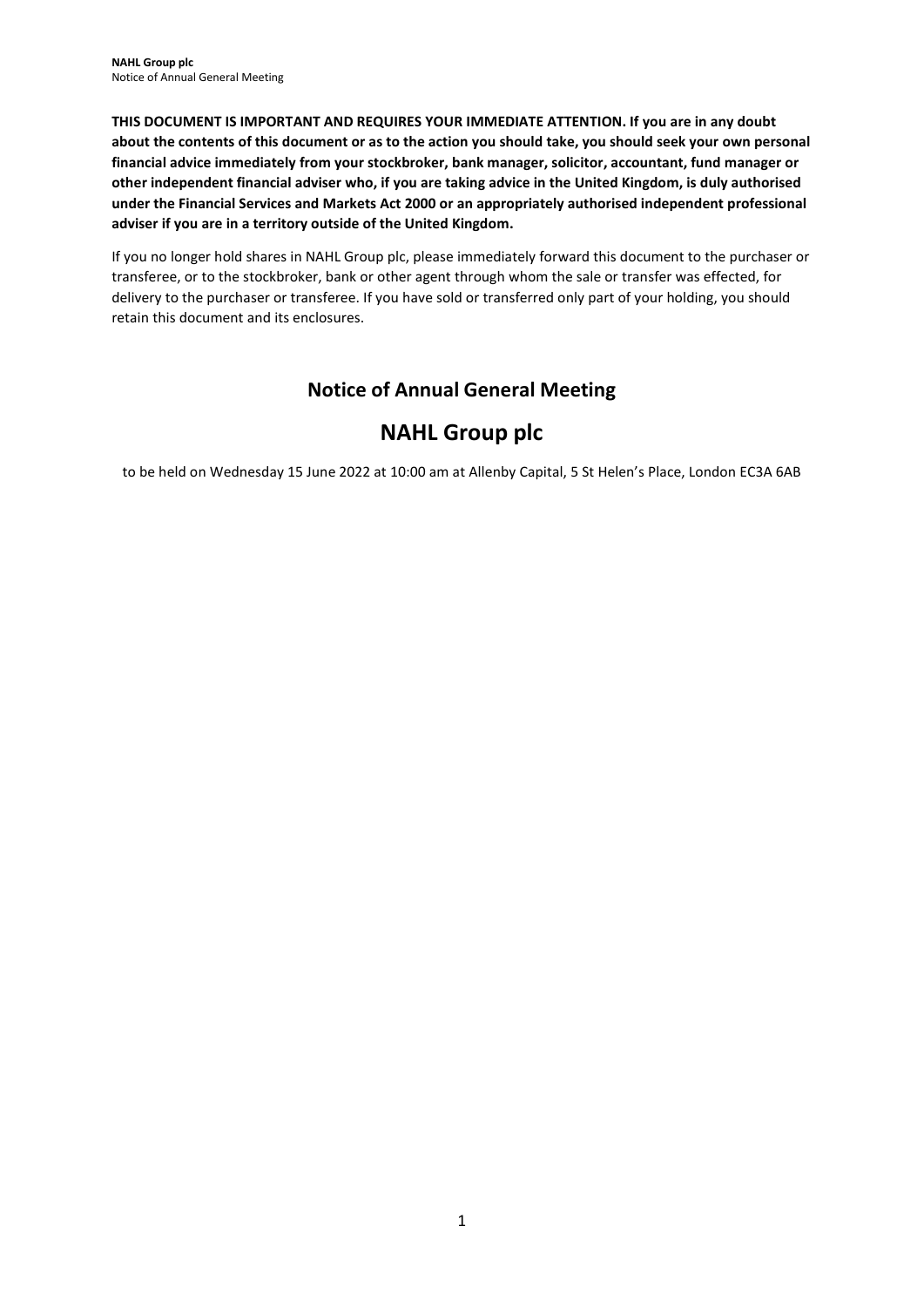### Letter from the Chair of the Company – NAHL Group plc

(Incorporated under the Companies Act 2006 and registered in England and Wales with registered number 8996352)

### **Directors**

Timothy John Mellor Aspinall (Non-Executive Chair) James David Saralis (Chief Executive Officer) Gillian Dawn Celia Kent (Non-Executive Director) Sally-ann Patricia Tilleray (Non-Executive Director) George Brian Phillips (Non-Executive Director)

Registered Office Bevan House Kettering Parkway Kettering Northamptonshire NN15 6XR

To the holders of ordinary shares in NAHL Group plc (the "Company")

9 May 2022

Dear Shareholder,

### Notice of Annual General Meeting

I am pleased to be writing to you with details of our Annual General Meeting (the "AGM") which we are holding on Wednesday 15 June 2022 at 10:00 am. The formal Notice of the AGM is set out on pages 4 to 8 of this document. This year's meeting will take place at the offices of Allenby Capital Limited ("Allenby Capital"), 5 St Helen's Place, London EC3A 6AB at which the resolutions set out below will be proposed. Explanatory notes to the business to be considered at the AGM are set out in the Appendix to this document on pages 9 to 11.

### Format of the AGM

The board of directors ("Board") continues to closely monitor the coronavirus pandemic. As part of its ongoing monitoring, the Board has noted that, at the time of writing, there are no restrictions in place that would prevent attendance in person at the meeting. Therefore, the Board will be holding an open meeting at the offices of Allenby Capital, 5 St Helen's Place, London EC3A 6AB.

Our priority remains the health, safety and wellbeing of our stakeholders and therefore the Board requests that those who are experiencing symptoms or have tested positive for COVID-19 DO NOT attend the meeting in person. The Board reserves the right to refuse entry to anyone displaying symptoms of COVID-19.

Information on how to appoint a proxy can be found in the Notes to the notice of the AGM set out on pages 7 and 8. To be valid, your proxy appointment must be received at the address for delivery specified in the Notes by 10:00 am on Monday 13 June 2022. The Board strongly encourages shareholders to appoint the chair of the meeting as your proxy and to give your instructions on how you wish the chair to vote on the proposed resolutions. This will ensure that your votes will be counted if ultimately you (or any other proxy who you might otherwise appoint) are not able, or do not wish, to attend the AGM in person. If you appoint the chair of the meeting as your proxy, the chair will vote in accordance with your instructions. If the chair is given discretion as to how to vote, he or she will vote in favour of each of the resolutions set out in the notice of the AGM. Appointing the chair of the meeting as your proxy will not prevent you from attending the meeting and voting in person if you wish to do so (and if the Government guidance continues to allow you to do so).

Any shareholder who wishes to attend the AGM in person is asked to register their intention to do so as soon as possible in order that we can implement health and safety measures, as appropriate. This should be done by no later than 10:00 am on Monday 13 June 2022 by emailing investors@nahl.co.uk. Any shareholders attending in person will be expected to adhere to any special arrangements and safety measures which the Company may put in place on the day (in light of the Government guidance then prevailing). If circumstances and/or public health guidance change such that restrictive Government measures on travel or public gatherings, or 'stay at home' measures, will be in place on the date of the AGM, members may not be permitted to attend the meeting in person.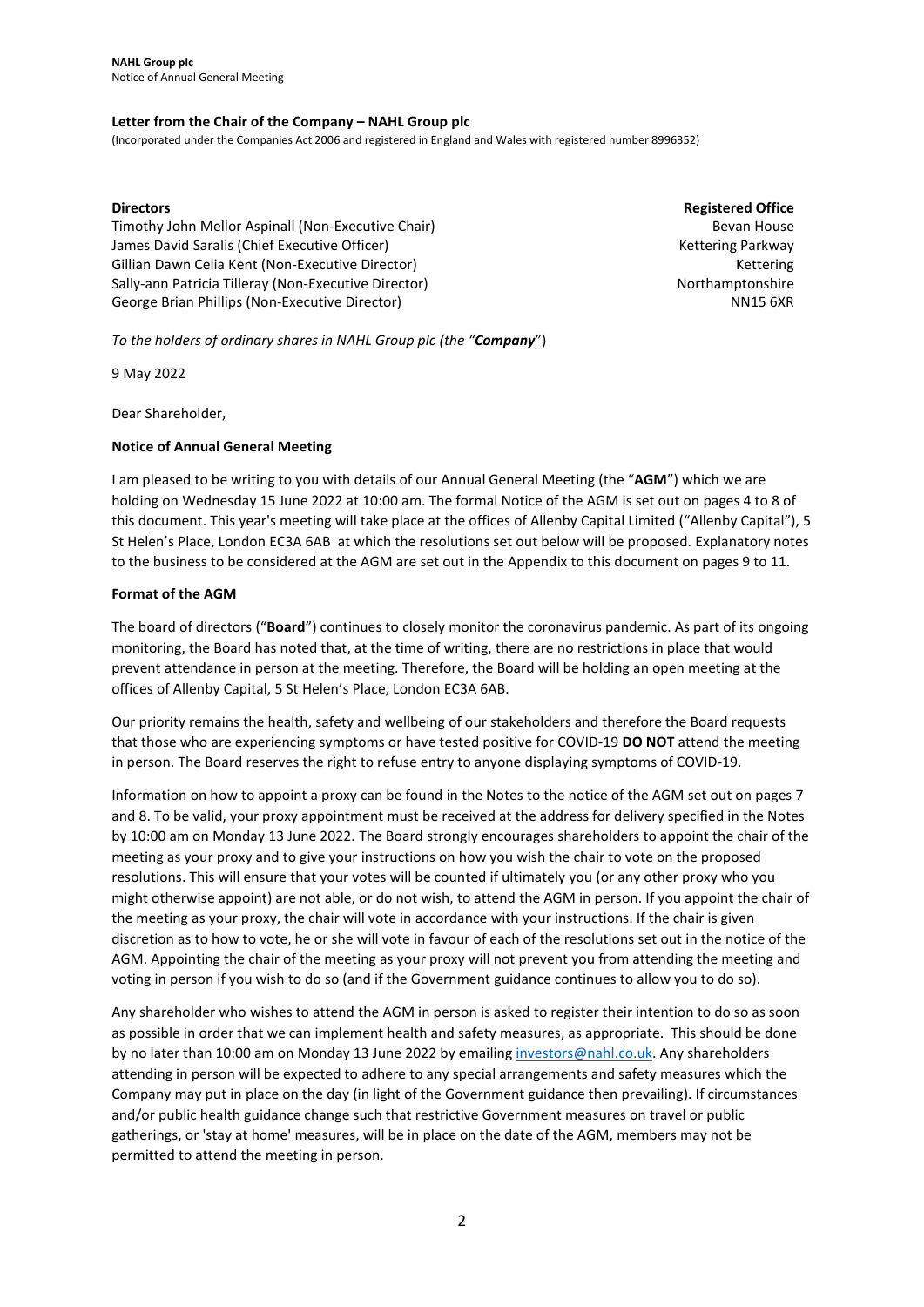### Engagement

The Board recognises that the AGM provides an important opportunity to engage with shareholders directly. We will therefore be implementing measures to enable those shareholders not attending the meeting in person to follow its progress online using the Investor Meet Company platform. Shareholders who wish to attend the AGM online should register for the event in advance via the following Investor Meet link: https://www.investormeetcompany.com/nahl-group-plc/register-investor. Investors who already follow NAHL GROUP PLC on the Investor Meet Company platform will automatically be invited. While shareholders using this service will be able to follow the meeting, they will not be able to vote, ask questions or otherwise participate in the meeting via this facility, and the use of this facility will not constitute formal attendance at the AGM.

In the event that any shareholder who are not able to attend in person wishes to submit a question to be answered by the directors at the meeting, the Company encourages such shareholder to submit their question by sending it to investors@nahl.co.uk. Please entitle your email "NAHL AGM Shareholder Questions" and include your full name. The Company reserves the right to respond only to questions put by shareholders whose names are on the register at 10:00 am on Monday 13 June 2022. The directors present at the meeting will endeavour to answer questions at the meeting, and if there is insufficient tme in the meeting, the Company will respond to these promptly after the meeting. If multiple questions on the same topic are received in advance of the AGM, the directors may choose to provide a single answer to address queries on the same topic.

### Change of circumstances

The Board recognises that the coronavirus pandemic continues to be an evolving situation and that it may be necessary to modify our AGM arrangements prior to the day of the meeting. The arrangements are therefore subject to change, including at short notice, if circumstances and/or public health guidance change. If restrictive Government measures on travel or public gatherings, or 'stay at home' measures, will be in place on the date of the AGM, the meeting will be scaled-back accordingly. This may mean that not all directors are present in person at the meeting and that you (and anyone other than the chair who is appointed as a proxy) may not be permitted to attend the meeting in person.

The Board therefore recommends that you monitor the Company's announcements for any updates. Any such modification will be published on our website at https://www.nahlgroupplc.co.uk/investors and, where appropriate, announced through a Regulatory Information Service ("RIS"). You can register to receive our RIS alerts here: https://www.nahlgroupplc.co.uk/nahl-alert-service.

The Board considers the matters set out in the notice of the AGM are in the best interests of the Company and its shareholders as a whole and accordingly unanimously recommend that shareholders vote in favour of the resolutions to be proposed at the AGM as the directors intend to do in respect of their own beneficial holdings.

Yours faithfully,

Tim Aspinall Chair NAHL Group plc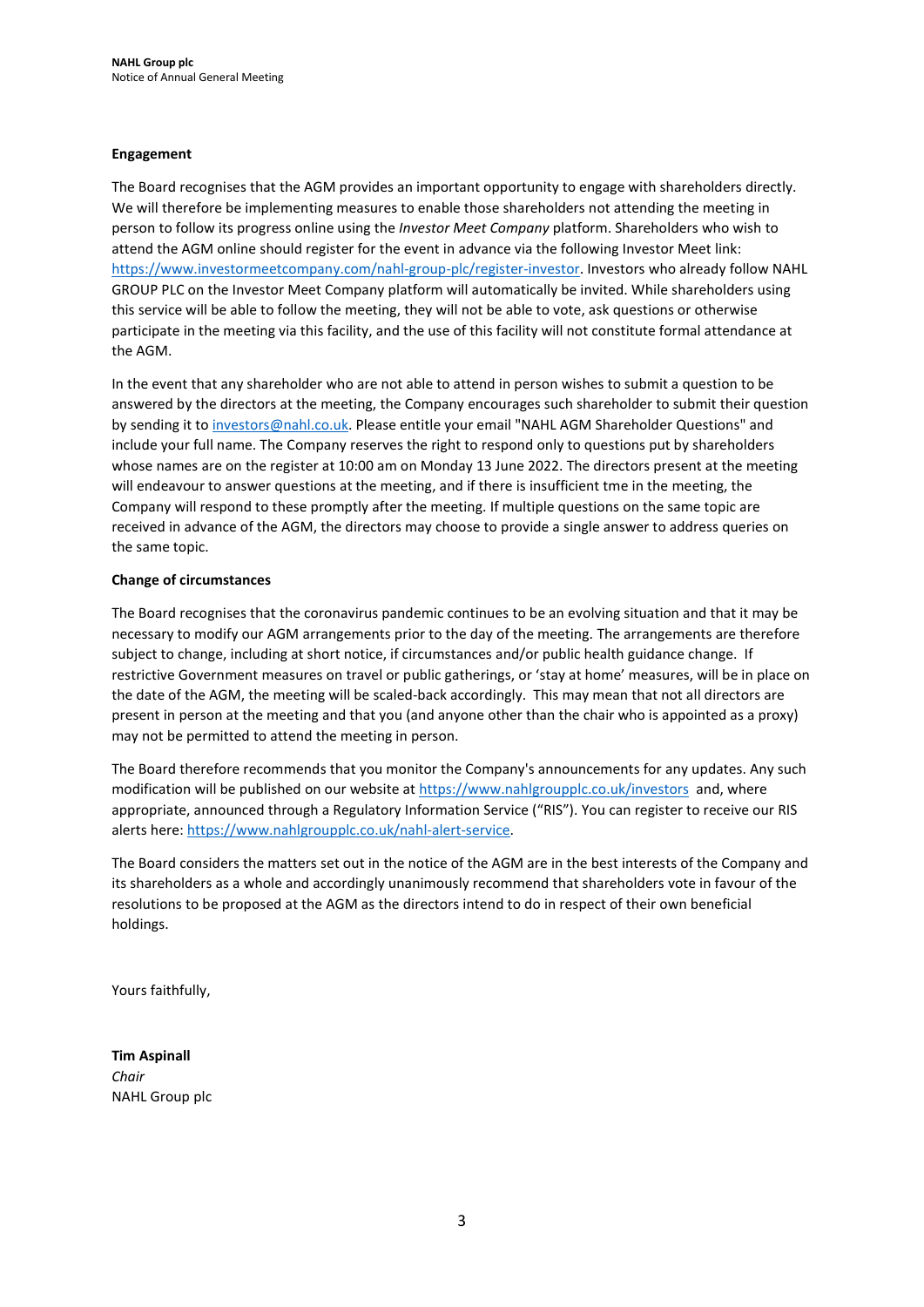### Notice of Annual General Meeting – NAHL Group plc

(Incorporated under the Companies Act 2006 and registered in England and Wales with registered number 8996352)

NOTICE IS HEREBY GIVEN THAT the Annual General Meeting of NAHL Group plc (the "Company") will be held at the offices of Allenby Capital Limited, 5 St Helen's Place, London EC3A 6AB at 10:00 am on Wednesday 15 June 2022 to consider and, if thought fit, pass the following resolutions, of which resolutions 1 to 5 (inclusive) will be proposed as ordinary resolutions and resolutions 6 to 8 (inclusive) will be proposed as special resolutions.

### ORDINARY RESOLUTIONS

- 1. To receive the accounts of the Company for the financial year ended 31 December 2021 together with the report of the directors, the strategic report, and the auditor's report for the financial year.
- 2. To approve the directors' remuneration report for the financial year ended 31 December 2021.
- 3. To reappoint Mazars LLP as auditor of the Company, to hold office from the conclusion of this AGM to the conclusion of the next annual general meeting of the Company.
- 4. To authorise the directors of the Company to determine the remuneration of the auditors of the Company.
- 5. That the directors of the Company are generally and unconditionally authorised for the purposes of section 551 of the Companies Act 2006 (the "Act"), to exercise all of the powers of the Company to allot shares and to grant rights to subscribe for, or convert any security into, shares in the Company:
	- (a) up to an aggregate nominal amount of £38,604.35 (such amount to be reduced by the nominal amount of any allotments or grants under paragraph (b) below in excess of such sum); and
	- (b) comprising equity securities (as defined in section 560 of the Act) up to an aggregate nominal amount of £77,208.70 (such amount to be reduced by the nominal amount of any allotments or grants made under paragraph (a) above) in connection with or pursuant to an offer or invitation by way of a rights issue in favour of:
		- (i) holders of ordinary shares in proportion (as nearly as practicable) to the respective number of ordinary shares held by them on the record date of such allotment; and
		- (ii) holders of any other class of equity securities as required by the rights of those securities or as the directors otherwise consider necessary,

and so that the directors may impose any limits or restrictions or make any other arrangements as the directors may consider necessary or appropriate to deal with fractional entitlements, treasury shares, record dates or legal, regulatory or practical difficulties which may arise under the laws of, or the requirements of any regulatory or stock exchange in any territory or any other matter whatsoever.

The authority referred to in this resolution 5 shall expire at the conclusion of the annual general meeting of the Company in 2023 or on 30 June 2023, whichever is the earlier (unless previously renewed, varied or revoked by the Company in general meeting), save that the Company may before such expiry make any offer or agreement which would or might require shares to be allotted or rights to be granted after such expiry and the directors may allot shares, or grant rights to subscribe for or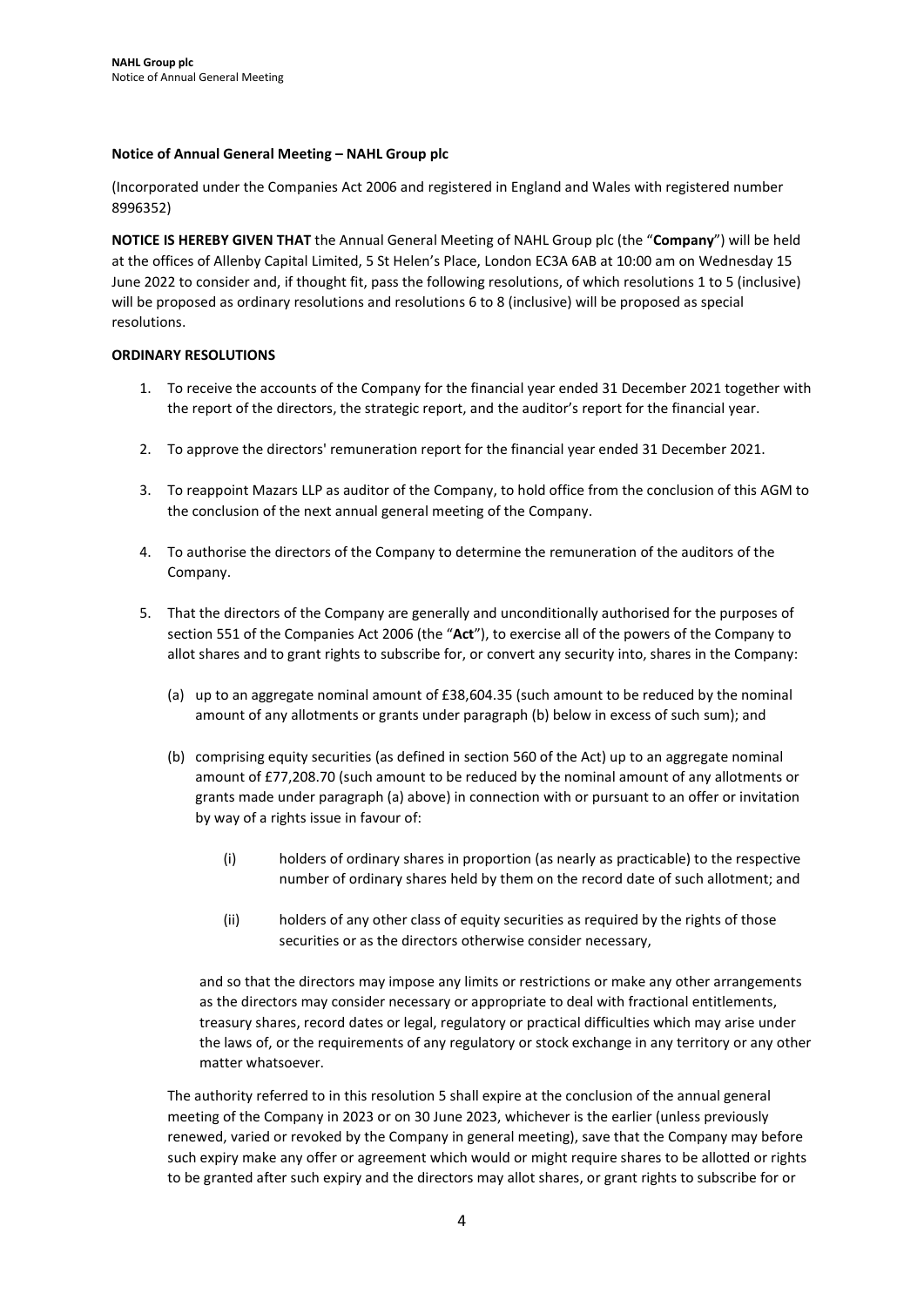to convert any security into shares, in pursuance of any such offer or agreement as if the authorities conferred by this resolution had not expired.

This resolution revokes and replaces all unexercised authorities previously granted to the directors to allot shares in the Company and to grant rights to subscribe for, or to convert any security into shares in the Company but is without prejudice to any allotment of shares or grant of rights already made, offered or agreed to be made pursuant to such authorities.

### SPECIAL RESOLUTIONS

- 6. That, subject to the passing of resolution 5 set out in the notice of this meeting, the directors are empowered pursuant to sections 570 and 573 of the Companies Act 2006 (the "Act") to allot equity securities (as defined in section 560 of the Act) for cash under the authority given by that resolution and/or to sell ordinary shares held by the Company as treasury shares for cash, in each case as if section 561 of the Act did not apply to any such allotment or sale, provided that this power shall be limited to:
	- (a) any such allotment of equity securities and/or sale of treasury shares in connection with an offer or issue by way of rights or other pre-emptive offer or issue, open for acceptance for a period fixed by the directors (but, in the case of the authority granted in resolution 5(b) in this notice of meeting, by way of a rights issue only), to holders of ordinary shares (other than the Company) on the register on any record date fixed by the directors in proportion (as nearly as may be practicable) to the respective number of ordinary shares held by them on the record date of such allotment (and to holders of any other class of equity securities as required by the rights of those securities or as the directors otherwise consider necessary), and so that the director may impose any limits or restrictions or make any other arrangements as the directors may consider necessary or expedient to deal with fractional entitlements, treasury shares, record dates, legal or practical difficulties that may arise under the laws of any territory, the regulations or requirements of any regulatory authority or any stock exchange in any territory or any other matter whatsoever; and
	- (b) the allotment of equity securities and/or sale of treasury shares, otherwise than pursuant to paragraph (a) of this resolution, up to an aggregate nominal amount of £5,790.65.

The authority granted by this resolution 6 shall expire on the revocation or expiry (unless renewed) of the authority conferred on the directors by resolution 5 in the notice of this meeting, save that the Company may before such expiry make any offer or agreement that would or might require equity securities to be allotted, or treasury shares to be sold, after such expiry, and the directors may allot equity securities or sell treasury shares in pursuance of any such offer or agreement as if the power conferred by this resolution had not expired.

- 7. That, subject to the passing of resolution 5 set out in the notice of this meeting and in addition to any power granted under resolution 6 set out in the notice of this meeting, the directors are empowered pursuant to sections 570 and 573 of the Companies Act 2006 (the "Act") to allot equity securities (as defined in section 560 of the Act) for cash pursuant to the authority given by resolution 5 and/or to sell ordinary shares held by the Company as treasury shares for cash, in each case as if section 561 of the Act did not apply to any such allotment or sale, such power to be:
	- (a) limited to the allotment of equity securities and/or sale of treasury shares up to an aggregate nominal amount of £5,790.65, and
	- (b) used only for the purposes of financing (or refinancing, if the authority is to be used within six months after the original transaction) a transaction which the directors of the Company determine to be an acquisition or other capital investment of a kind contemplated by the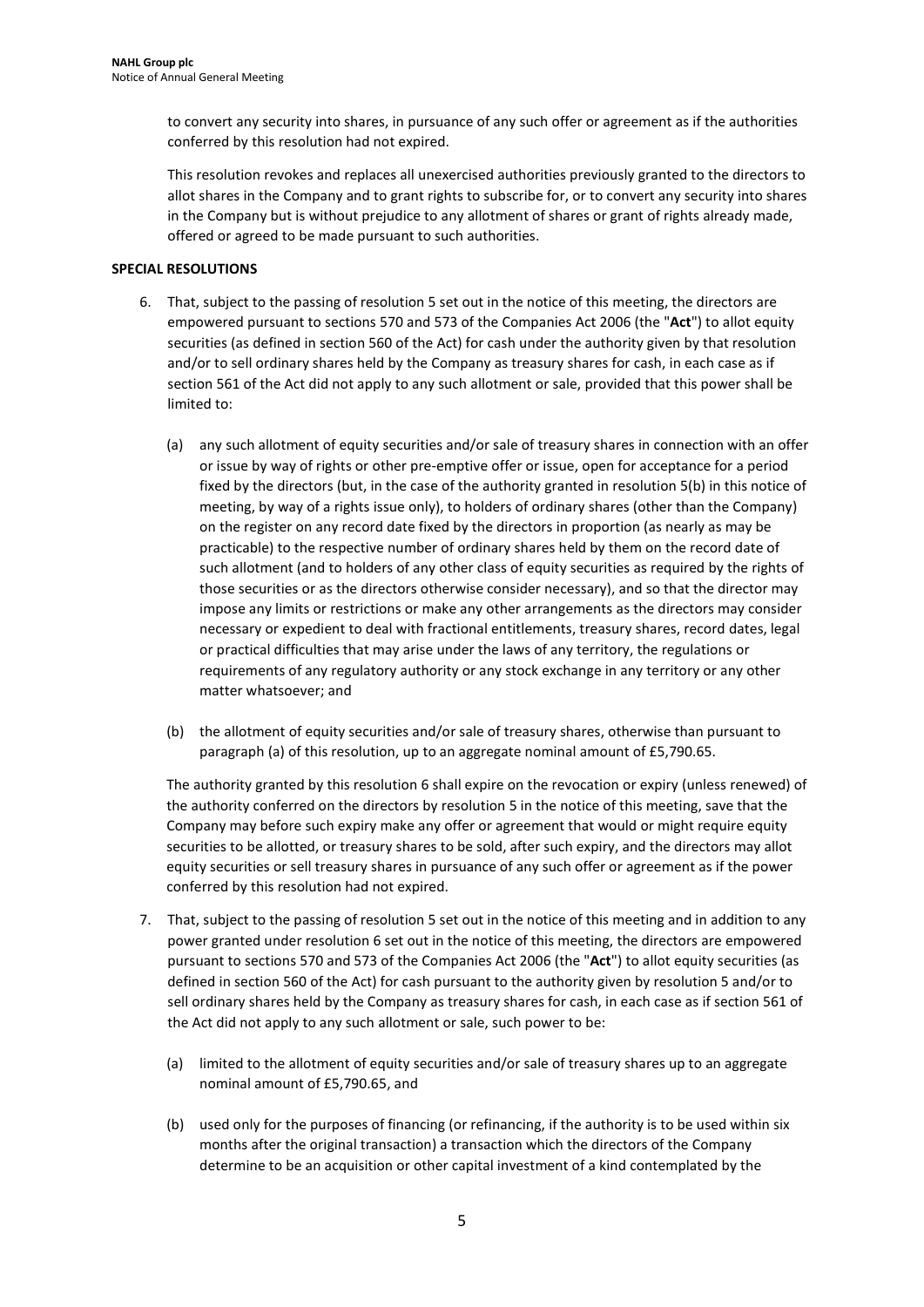Statement of Principles on Disapplying Pre-Emption Rights most recently published by the Pre-Emption Group prior to the date of this notice.

The authority granted by this resolution 7 shall expire on the revocation or expiry (unless renewed) of the authority conferred on the directors by resolution 5 in the notice of this meeting, save that the Company may before such expiry make any offer or agreement that would or might require equity securities to be allotted, or treasury shares to be sold, after such expiry, and the directors may allot equity securities or sell treasury shares in pursuance of any such offer or agreement as if the power conferred by this resolution had not expired.

- 8. That the Company is hereby unconditionally and generally authorised for the purposes of section 701 of the Companies Act 2006 (the "Act") to make market purchases (within the meaning of section 693(4) of the Act) of its ordinary shares on such terms and in such manner as the directors may from time-to-time determine, provided that:
	- (a) the maximum number of ordinary shares authorised to be purchased is 4,632,522 in aggregate (such representing 10 per cent of the Company's issued ordinary capital (excluding treasury shares) as at 28 April 2022);
	- (b) the minimum price (exclusive of expenses) which may be paid for any such ordinary share is £0.0025 (such representing the nominal value of an ordinary share);
	- (c) the maximum price (exclusive of any expenses) which may be paid for an ordinary share shall be an amount equal to the higher of:
		- (i) 105 per cent of the average middle market quotations for an ordinary share as derived from the London Stock Exchange Daily Official List, for the 5 business days immediately preceding the day on which the ordinary share is purchased; and
		- (ii) the higher of the price of the last independent trade of an ordinary share and the highest current independent bid for an ordinary share on the trading venue where the purchase is carried out; and
	- (d) this authority shall, unless previously renewed, revoked or varied, expire at the conclusion of the annual general meeting of the Company in 2023 or on 30 June 2023, whichever is the first to occur, but the Company may enter into a contract for the purchase of ordinary shares before the expiry of this authority which would or might be completed or executed (wholly or partly) after its expiry and a purchase of ordinary shares pursuant to any such contract may be made.

Dated: 9 May 2022

Registered Office: Bevan House Kettering Parkway Kettering Northamptonshire NN15 6XR

By order of the Board

Kirstie Cove Company secretary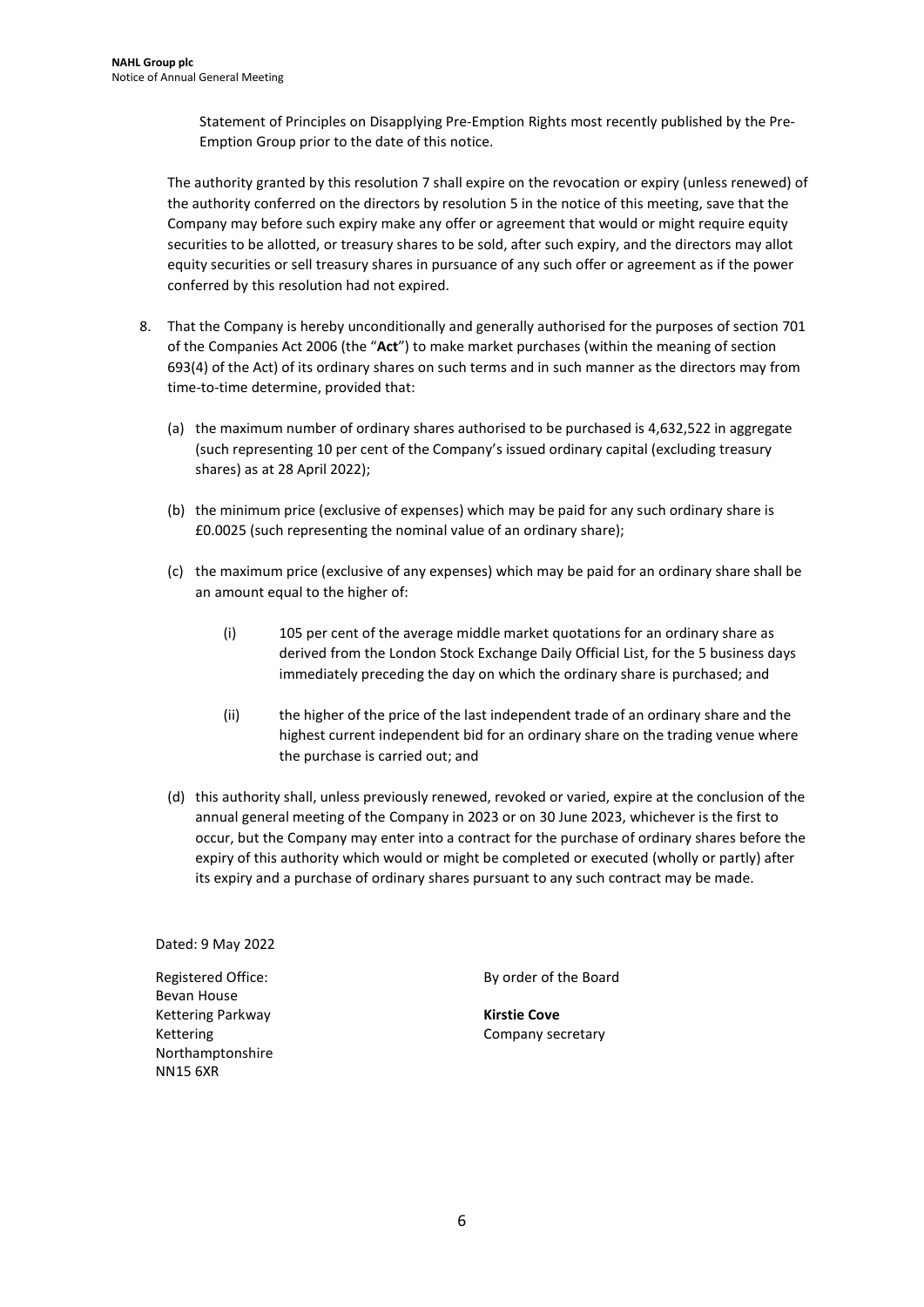#### Notes:

Eligibility to attend and vote

- 1. In the event that full attendance in person at the meeting is permitted, only holders of ordinary shares in the capital of the Company are entitled to attend and vote at this meeting.
- 2. Pursuant to Regulation 41 of the Uncertificated Securities Regulations 2001, the Company specifies that only those members entered on the register of members of the Company at 10:00 am on Monday 13 June 2022 (being a time not more than 48 hours before the time for holding the meeting) or, in the event that this meeting is adjourned, in the register of members as at close of business on the day which is two working days before the date of any adjourned meeting, shall be entitled to attend and vote at the meeting in respect of the number of ordinary shares registered in their names at that time. Changes to the entries on the register of members after the relevant dealine shall be disregarded in determining the rights of any person to attend or vote at the meeting.

#### Appointment of proxy

- 3. A member is entitled to appoint another person as his proxy to exercise all or any of his rights to attend, speak and vote at the meeting. A proxy does not need to be a member of the Company but must attend the meeting to represent you. Given the continued uncertain circumstances with regards to the holding of the AGM this year, all shareholders are advised to nominate the chair of the meeting as their proxy, rather than a named person.
- 4. Appointing a proxy in advance does not legally prevent a shareholder from attending, voting and speaking at the meeting in person.
- 5. Forms of appointment of a proxy will not be provided with this notice. You can appoint a proxy and give your voting instructions:
	- by logging on to www.signalshares.com and following the instructions;

- by requesting a hard copy form of proxy directly from the Company's Registrars, Link Group, on Tel: 0371 664 0300 (or +44 371 664 0300 if calling from outside the United Kingdom), and then completing and returning it in accordance with the instructions printed on the form to Link Group, 10th Floor, Central Square, 29 Wellington Street, Leeds, LS1 4DL. Calls to Link Group from within the United Kingdom are charged at the standard geographic rate and will vary by provider. Calls outside the United Kingdom will be charged at the applicable international rate. Lines are open between 9:00 am and 5:30 pm (UK time), Monday to Friday excluding public holidays in England and Wales; or

- in the case of CREST members, by utilising the CREST electronic proxy appointment service in accordance with the procedures set out in notes 11 and 12 below.

In order for a proxy appointment to be a valid it must be received by the Company's Registrars by one of the methods described above by no later than 10:00 am on Monday 13 June 2022.

- 6. You may appoint more than one proxy provided each proxy is appointed to exercise rights attached to different shares. In the event of a conflict between a blank proxy form and a proxy form which states the number of shares to which it applies, the specific proxy form shall be counted first regardless of whether it was sent or received before or after the blank proxy form, and any remaining shares in respect of which you are the registered holder will be apportioned to the blank proxy form. You may not appoint more than one proxy to exercise rights attached to any one share. To appoint more than one proxy, you should contact Link Group, 10th Floor, Central Square, 29 Wellington Street, Leeds, LS1 4DL.
- 7. To direct your proxy how to vote on the resolutions mark the appropriate box on your proxy form with a 'X'. To abstain from voting on a resolution, select the relevant "Vote withheld" box. A vote withheld is not a vote in law, which means that the vote will not be counted in the calculation of votes for or against the resolution. If no voting indication is given, your proxy will vote or abstain from voting at his or her discretion. Your proxy will vote (or abstain from voting) as he or she thinks fit in relation to any other matter which is put before the meeting.
- 8. In the case of a member which is a company, your proxy form must be executed under its common seal or signed on its behalf by a duly authorised officer of the company or an attorney for the company.
- 9. Any power of attorney or any other authority under which your proxy form is signed (or a duly certified copy of such power or authority) must be included with your proxy form.
- 10. If you submit more than one valid proxy appointment in respect of the same share or shares, the appointment received last before the latest time for the receipt of proxies will take precedence.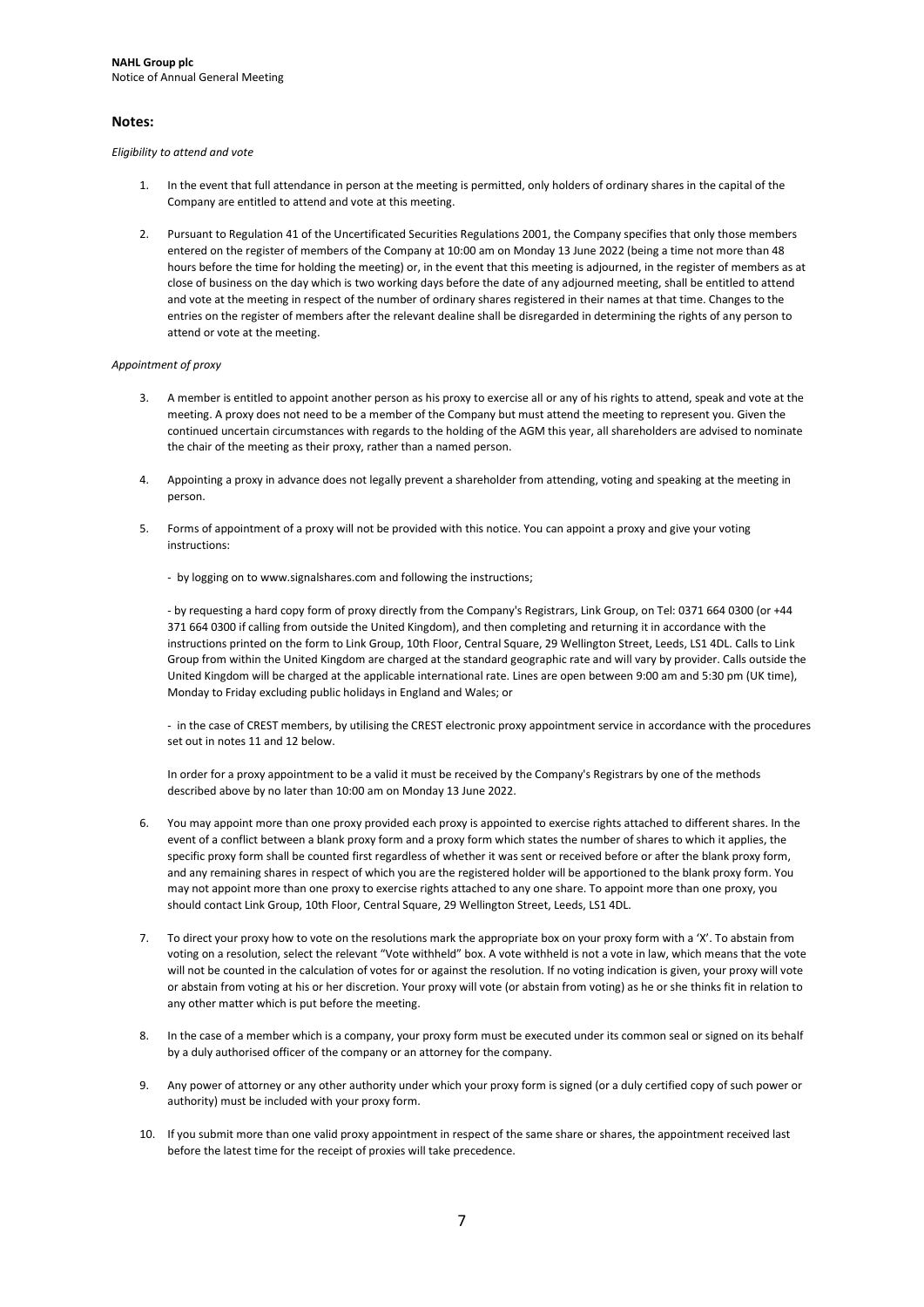#### CREST – appointment of proxy

11. CREST members who wish to appoint a proxy or proxies through the CREST electronic proxy appointment service may do so for the AGM to be held at 10:00 am on Wednesday 15 June 2022 and any adjournment(s) thereof by using the procedures described in the CREST Manual (available at www.euroclear.com/CREST). CREST personal members or other CREST sponsored members, and those CREST members who have appointed a voting service provider, should refer to their CREST sponsor(s) or voting service provider(s), who will be able to take the appropriate action on their behalf.

#### Authentication of CREST Proxy Instruction and CREST system timings

12. In order for a proxy appointment or instruction made by means of CREST to be valid, the appropriate CREST message (the "CREST Proxy Instruction") must be properly authenticated in accordance with Euroclear UK & Ireland Limited's specifications and must contain the information required for such instructions, as described in the CREST Manual. The message must be transmitted so as to be received by the Company's "issuer agent", Link Group (CREST participant ID: RA10), no later than 10:00 am on Monday 13 June 2022. For this purpose, the time of receipt will be taken to be the time (as determined by the time stamp applied to the message by the CREST Application Host) from which the Company's issuer agent is able to retrieve the message by enquiry to CREST in the manner prescribed by CREST. CREST members, and where applicable, their CREST sponsor or voting service provider should note that Euroclear UK & Ireland Limited does not make available special procedures in CREST for any particular messages. Normal system timings and limitations will therefore apply in relation to the input of CREST Proxy Instructions. It is the responsibility of the CREST member concerned to take (or, if the CREST member is a CREST personal member or sponsored member or has appointed a voting service provider, to procure that his CREST sponsor or voting service provider takes) such action as shall be necessary to ensure that a message is transmitted by means of the CREST system by any particular time. In this connection, CREST members and, where applicable, their CREST sponsor or voting service provider are referred in particular to those sections of the CREST Manual concerning practical limitations of the CREST system and timings.

#### Corporate representatives

13. Any corporation which is a member may authorise one or more persons to act as its representative(s) at the AGM. Each such representation may exercise (on behalf of the corporation) the same powers as the corporation could exercise if it were an individual member, provided that (where there is more than one representative and the vote is otherwise than on a show of hands) they do not do so in relation to the same shares.

#### Appointment of proxy by joint holders

14. In the case of joint holders, where more than one of the joint holders purports to appoint a proxy, only the appointment submitted by the most senior holder will be accepted. Seniority is determined by the order in which the names of the joint holders appear in the Company's register of members in respect of the joint holding (the first named being the most senior).

#### Share capital and voting rights

15. As at 28 April 2022 (being the last practicable date prior to the publication of this notice) the Company's issued share capital consists of 46,325,222 ordinary shares of £0.0025 each, carrying one vote each. Therefore the total voting rights in the Company as at that date are 46,325,222.

#### Electronic address

16. You may not use any electronic address provided in this notice (or any related documents) to communicate with the Company for any purposes other than those expressly stated.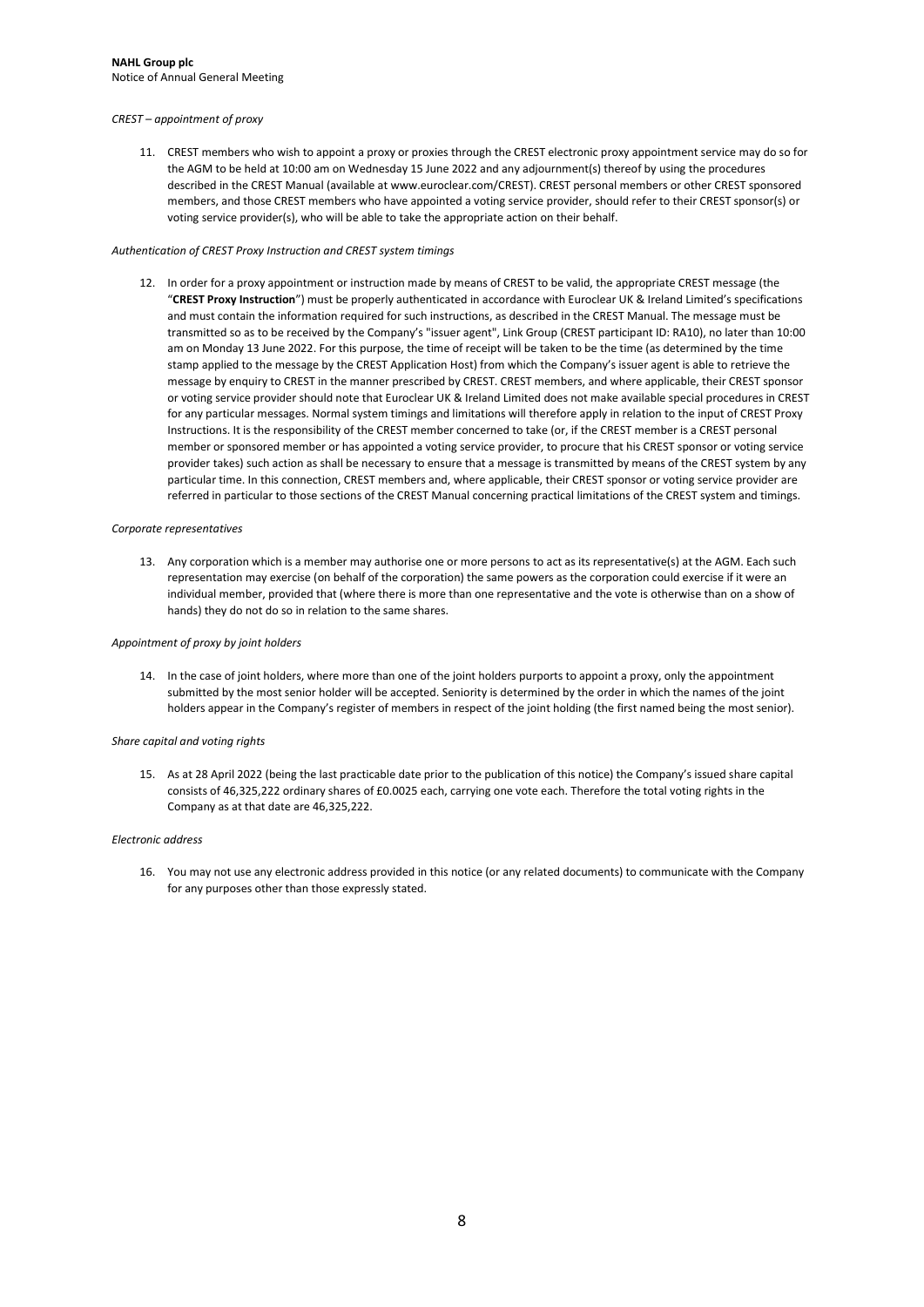### APPENDIX

### Explanatory notes to the business of the AGM

### Resolution 1 – Receipt of the audited accounts and reports

The Companies Act 2006 requires the directors of a public company to lay before the company in a general meeting copies of the directors' reports, the independent auditor's report and the audited financial statements of the company in respect of each financial year. In accordance with best practice, the Company proposes an ordinary resolution to receive its audited accounts and reports for the financial year ended 31 December 2021 (the 2021 Annual Report).

### Resolution 2 – Approval of directors' remuneration report

Although this is not a requirement applicable to the Company, the board has decided, as a matter of good governance, to put the directors' remuneration report for the year ended 31 December 2021 to an advisory shareholder vote. The directors' entitlement to receive remuneration is not conditional on it being passed. The report is set out in full on pages 67 to 72 of the 2021 Annual Report. Subsequent to the report being approved, the non-executive directors decided to refuse a 2% increase in their fees which had been awarded to them.

### Resolutions 3 and 4 – Re-apppointment and remuneration of the auditor

The Company is required to appoint or re-appoint an auditor at each annual general meeting at which its audited accounts and reports are presented to shareholders. On the recommendation of the audit committee, the board is proposing to shareholders the re-appointment of Mazars LLP as the Company's auditor for the financial year which commenced on 1 January 2022. Resolution 3, therefore, proposes the re-appointment of Mazars LLP as auditor to hold office until the Company's next annual general meeting at which accounts are laid before shareholders. Resolution 4 authorises the audit committee to agree the auditor's remuneration.

### Resolution 5 - Authority to allot shares

The directors currently have a general authority to allot new shares in the Company and to grant rights to subscribe for, or convert any securities into, shares. This authority is, however, due to expire at the AGM and the board would like to seek a new authority to provide the directors with flexibility to allot new shares and grant rights up until the Company's next annual general meeting, within the limits prescribed by The Investment Association.

The Investment Association's guidelines on directors' allotment authority state that the Association's members will regard as routine any proposal at a general meeting to seek a general authority to allot an amount up to two-thirds of the existing share capital, provided that any amount in excess of one-third of the existing share capital is applied to fully pre-emptive rights issues only. Accordingly, if passed, this resolution will authorise the directors to allot (or grant rights over) new shares in the Company: (i) under a rights issue up to an aggregate nominal amount of £77,208.70 (representing approximately 66 per cent. of the Company's issued ordinary share capital); and (ii) under an open offer or in other situations up to an aggregate nominal amount of £38,604.35 (representing approximately 33 per cent. of the Company's issued ordinary share capital). For the avoidance of doubt, this resolution will, if passed, authorise the directors to allot (or grant rights over) new shares up to a maximum aggregate nominal amount of £77,208.70 (representing approximately 66 per cent. of the Company's issued ordinary share capital).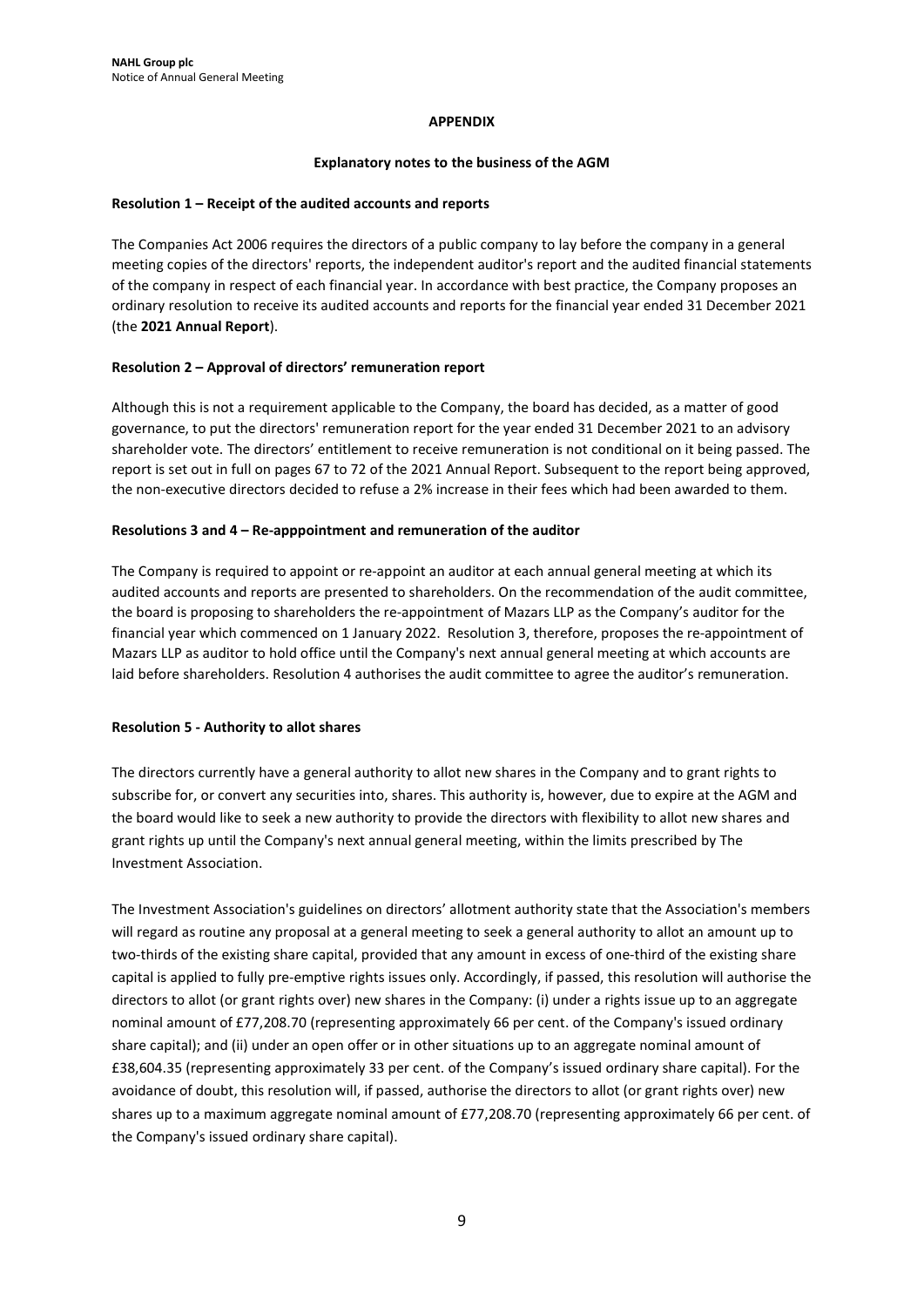In each case, the reference to the Company's issued ordinary share capital is to the issued ordinary share capital as at 28 April 2022 (being the latest practicable date prior to publication of this document). The Company did not hold any shares in treasury as at that date.

The directors do not have any present intention to exercise this authority, however the board considers it prudent to maintain the flexibility that it provides, so as to enable the directors to respond to any appropriate opportunities that may arise. If passed, this authority will expire at the close of business on 30 June 2023 or, if earlier, at the conclusion of the Company's annual general meeting to be held in 2023.

### Resolutions 6 and 7 – Disapplication of pre-emption rights

If passed by shareholders, Resolutions 6 and 7 will enable the board to allot equity securities (which means ordinary shares, or rights to subscribe for, or to convert securities into, ordinary shares) in the Company, or to sell any ordinary shares out of treasury, for cash, without first offering those equity securities to existing shareholders in proportion to their existing holdings.

The proposed resolutions reflect the Statement of Principles published by The Pre-Emption Group in March 2015, which provides that a company may seek power to issue, on a non-pre-emptive basis, shares for cash in any one year representing: (i) no more than five per cent. of the company's issued ordinary share capital; and (ii) no more than an additional five per cent. of the company's issued ordinary share capital provided that such additional power is only used in connection with an acquisition or "specified capital investment" (as defined in the Statement of Principles).

Resolution 6 is proposed as a special resolution. If this resolution is passed, it will permit the board to allot ordinary shares for cash on a non-pre-emptive basis both in connection with a rights issue or similar preemptive issue and, otherwise than in connection with any such issue, up to a maximum nominal amount of £5,790.65. This amount represents approximately five per cent. of the Company's issued ordinary share capital. This resolution will permit the board to allot ordinary shares for cash on a non-pre-emptive basis, up to the specified level, in any circumstances (whether or not in connection with an acquisition or specified capital investment).

Resolution 7 is proposed as a separate special resolution in line with best practice. If this resolution is passed, it will afford the board an additional power to allot ordinary shares for cash on a non-pre-emptive basis up to a further maximum nominal amount of £5,790.65. This amount also represents approximately five per cent. of the Company's issued ordinary share capital. The board will use the power conferred by Resolution 7 only in connection with an acquisition or a specified capital investment which is announced contemporaneously with the issue, or which has taken place in the preceding six month period and is disclosed in the announcement of the issue.

For the purposes of this explanatory note, the reference to the Company's issued ordinary share capital is to the issued ordinary share capital as at 28 April 2022 (being the latest practicable date prior to publication of this document).

### Resolution 8 – Market purchase of own shares

If passed by shareholders, resolution 8 will enable the Company to buy back its own shares. The authority will allow the Company to purchase up to 4,632,522 of its ordinary shares (which represents 10 per cent. of the Company's issued share capital as at 28 April 2022 being the latest practicable date prior to publication of this document). The minimum price that could be paid for an ordinary share would be £0.0025.